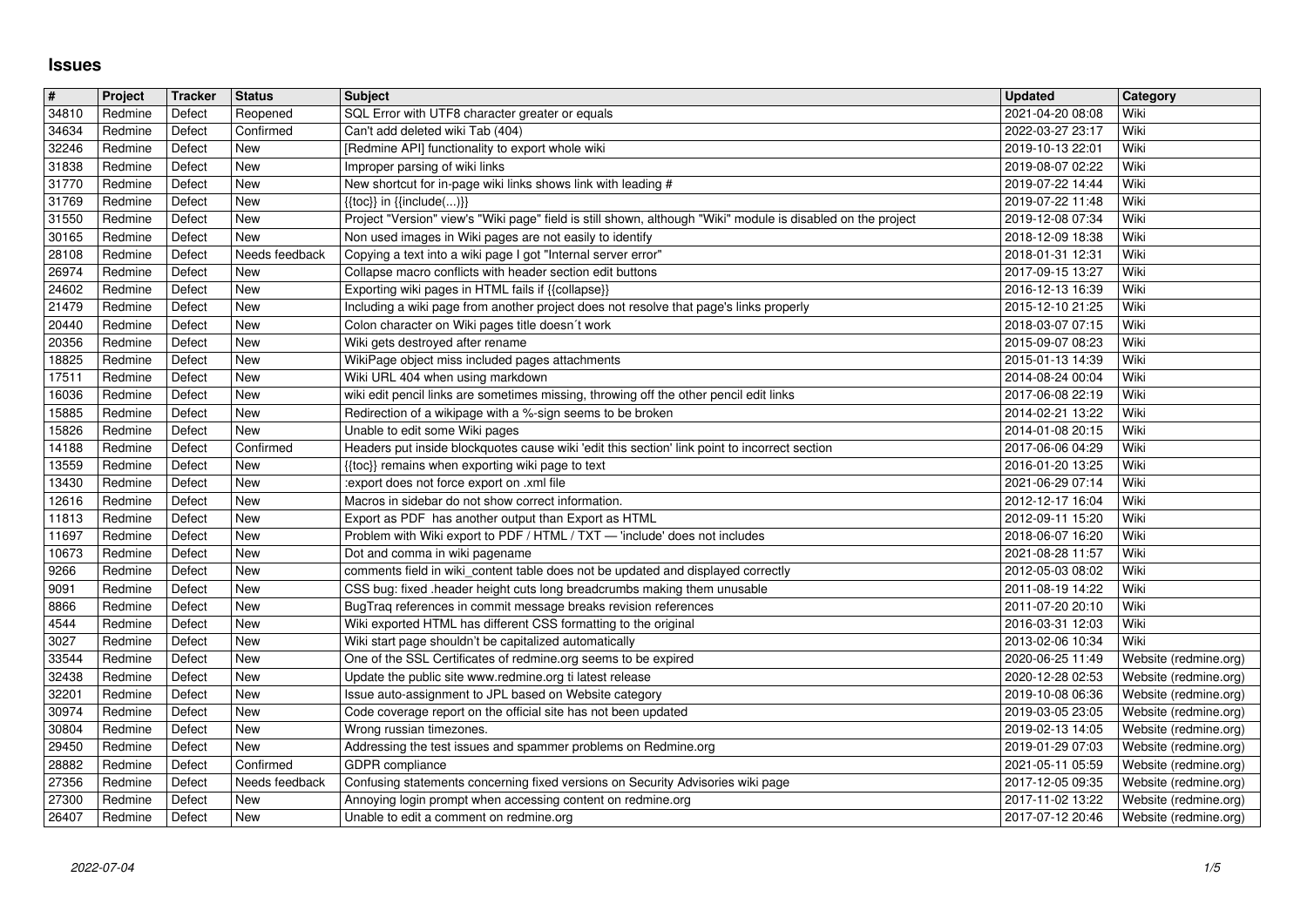| $\overline{\mathbf{t}}$ | Project            | Tracker          | <b>Status</b>         | <b>Subject</b>                                                                                                                                                              | <b>Updated</b>                       | <b>Category</b>                                |
|-------------------------|--------------------|------------------|-----------------------|-----------------------------------------------------------------------------------------------------------------------------------------------------------------------------|--------------------------------------|------------------------------------------------|
| 24957<br>24864          | Redmine<br>Redmine | Defect<br>Defect | New<br>New            | demo.redmine.org: wrong spelling<br>svn.redmine.org: "The certificate is not issued by a trusted authority"                                                                 | 2017-02-02 09:13<br>2019-06-10 10:27 | Website (redmine.org)<br>Website (redmine.org) |
| 24557                   | Redmine            | Defect           | <b>New</b>            | Update time zones databese on the web site http://www.redmine.org                                                                                                           | 2020-07-29 09:48                     | Website (redmine.org)                          |
| 23037<br>22085          | Redmine<br>Redmine | Defect<br>Defect | New<br>Reopened       | 500 error when posting on the forums<br>error 500 when trying to reply to a forum topic on redmine.org                                                                      | 2019-05-23 09:47<br>2019-05-23 09:51 | Website (redmine.org)<br>Website (redmine.org) |
| 21379                   | Redmine            | Defect           | New                   | Plugin author is not able to delete plugin versions                                                                                                                         | 2015-11-29 23:37                     | Website (redmine.org)                          |
| 20598<br>20367          | Redmine<br>Redmine | Defect<br>Defect | New<br>New            | Plugin ratings with zero stars not possible<br>I catch internal server error when I try commit a edit message.                                                              | 2015-09-06 18:51<br>2015-07-18 04:50 | Website (redmine.org)<br>Website (redmine.org) |
| 19711                   | Redmine            | Defect           | New                   | Plugin check not working if name does not equal page                                                                                                                        | 2015-04-29 22:17                     | Website (redmine.org)                          |
| 19229                   | Redmine            | Defect           | Reopened              | redmine.org plugin page only shows latest version compatibility                                                                                                             | 2015-03-07 20:00                     | Website (redmine.org)                          |
| 19105<br>19002          | Redmine<br>Redmine | Defect<br>Defect | Confirmed<br>Resolved | [Plugin directory] ratings link in plugin show view is pointing to missing anchor<br>Typos in descriptions of buildin macros (seen through {{macro_list}} output)           | 2017-06-02 07:38<br>2015-02-18 12:38 | Website (redmine.org)<br>Website (redmine.org) |
| 15110                   | Redmine            | Defect           | New                   | Wiki annotate is showing wrong versions in which lines were last changed                                                                                                    | 2015-07-04 05:04                     | Website (redmine.org)                          |
| 14799<br>13893          | Redmine<br>Redmine | Defect<br>Defect | New<br>Confirmed      | Redmine.org throws many errors on massupload<br>Unable to load default configuration data on m.redmine.org                                                                  | 2013-08-29 11:52<br>2013-05-04 04:09 | Website (redmine.org)<br>Website (redmine.org) |
| 13424                   | Redmine            | Defect           | Confirmed             | Demo instance                                                                                                                                                               | 2013-03-11 10:26                     | Website (redmine.org)                          |
| 12950                   | Redmine            | Defect           | Reopened              | priority dropdown empty on m.redmine.org                                                                                                                                    | 2013-04-10 18:06                     | Website (redmine.org)                          |
| 10303<br>10292          | Redmine<br>Redmine | Defect<br>Defect | New<br>New            | Demo and test sites do not support basic authentication with REST API<br>replying to messages in forum is always considered spam                                            | 2012-02-23 12:51<br>2012-02-22 20:41 | Website (redmine.org)<br>Website (redmine.org) |
| 9633                    | Redmine            | Defect           | New                   | Some typos on the front page.                                                                                                                                               | 2011-12-23 13:17                     | Website (redmine.org)                          |
| 9272<br>9172            | Redmine<br>Redmine | Defect<br>Defect | New<br>New            | Edit some wiki pages possible.<br>New issue page should frown upon test issue submissions                                                                                   | 2011-10-07 02:46<br>2011-09-02 09:11 | Website (redmine.org)<br>Website (redmine.org) |
| 7095                    | Redmine            | Defect           | New                   | Spam filter false trigger                                                                                                                                                   | 2010-12-10 23:08                     | Website (redmine.org)                          |
| 31693                   | Redmine            | Defect           | New                   | Bad position for attachment file description field on mobile screens                                                                                                        | 2019-07-07 13:21                     | UI - Responsive                                |
| 29694<br>37282          | Redmine<br>Redmine | Defect<br>Defect | New<br>Confirmed      | Some buttons in wiki toolbar are hidden in responsive layout<br>subtask isn't displayed correctly since 4.2.7                                                               | 2020-02-17 17:25<br>2022-06-30 08:30 | UI - Responsive<br>UI                          |
| 37000                   | Redmine            | Defect           | New                   | Repositories are not displaying properly at 125% in Safari 15.4                                                                                                             | 2022-04-21 12:15                     | UI                                             |
| 36901                   | Redmine            | Defect           | Confirmed             | Jump to project is misaligned in Safari 15.4                                                                                                                                | 2022-06-20 19:42                     | UI                                             |
| 36634<br>36574          | Redmine<br>Redmine | Defect<br>Defect | New<br>New            | Usability: change "are you sure" texts.<br>context-menu on task                                                                                                             | 2022-02-14 12:36<br>2022-02-24 13:53 | UI<br>UI                                       |
| 35153                   | Redmine            | Defect           | New                   | Add a touch icon                                                                                                                                                            | 2021-04-27 13:08                     | UI                                             |
| 34965                   | Redmine<br>Redmine | Defect<br>Defect | New<br>Confirmed      | UnWatch ticket does not work thows 403 Forbidden when clicked                                                                                                               | 2021-03-26 19:06<br>2022-02-03 08:14 | UI<br>UI                                       |
| 34922<br>34473          | Redmine            | Defect           | Confirmed             | Reload whole time entries form on project change<br>Displaying the table of content on the right causes wrong position                                                      | 2020-12-19 10:02                     | UI                                             |
| 33702                   | Redmine            | Defect           | New                   | Allow pasting dates into date fields                                                                                                                                        | 2020-07-08 04:59                     | UI                                             |
| 33647<br>33502          | Redmine<br>Redmine | Defect<br>Defect | New<br>New            | Paste images from the clipboard does not work when editing existing issue notes<br>Issue field labels for fields with descriptions are missing styling on issues show view. | 2021-11-29 12:31<br>2020-05-27 04:10 | UI<br>UI                                       |
| 33415                   | Redmine            | Defect           | New                   | Issue#closable? doesn't handle the case of issues with open subtask(s) ánd being blocked by other open issue(s)                                                             | 2022-03-19 11:26                     | UI                                             |
| 32899                   | Redmine            | Defect           | Confirmed             | Javascript error caused by tooltip                                                                                                                                          | 2020-05-03 04:34                     | $\overline{\overline{\mathsf{u}}}$             |
| 32840<br>32167          | Redmine<br>Redmine | Defect<br>Defect | Needs feedback<br>New | Element title appears blank<br>Inconsistent border coloring of UI elements?                                                                                                 | 2021-02-27 09:20<br>2019-09-28 18:17 | UI<br>l Ul                                     |
| 32107                   | Redmine            | Defect           | <b>New</b>            | Stuck tool-tips on My page when attempting to reposition widgets                                                                                                            | 2019-09-22 00:55                     | l UI                                           |
|                         |                    |                  |                       |                                                                                                                                                                             |                                      |                                                |
|                         |                    |                  |                       |                                                                                                                                                                             |                                      |                                                |
|                         |                    |                  |                       |                                                                                                                                                                             |                                      |                                                |
|                         |                    |                  |                       |                                                                                                                                                                             |                                      |                                                |
|                         |                    |                  |                       |                                                                                                                                                                             |                                      |                                                |
|                         |                    |                  |                       |                                                                                                                                                                             |                                      |                                                |
|                         |                    |                  |                       |                                                                                                                                                                             |                                      |                                                |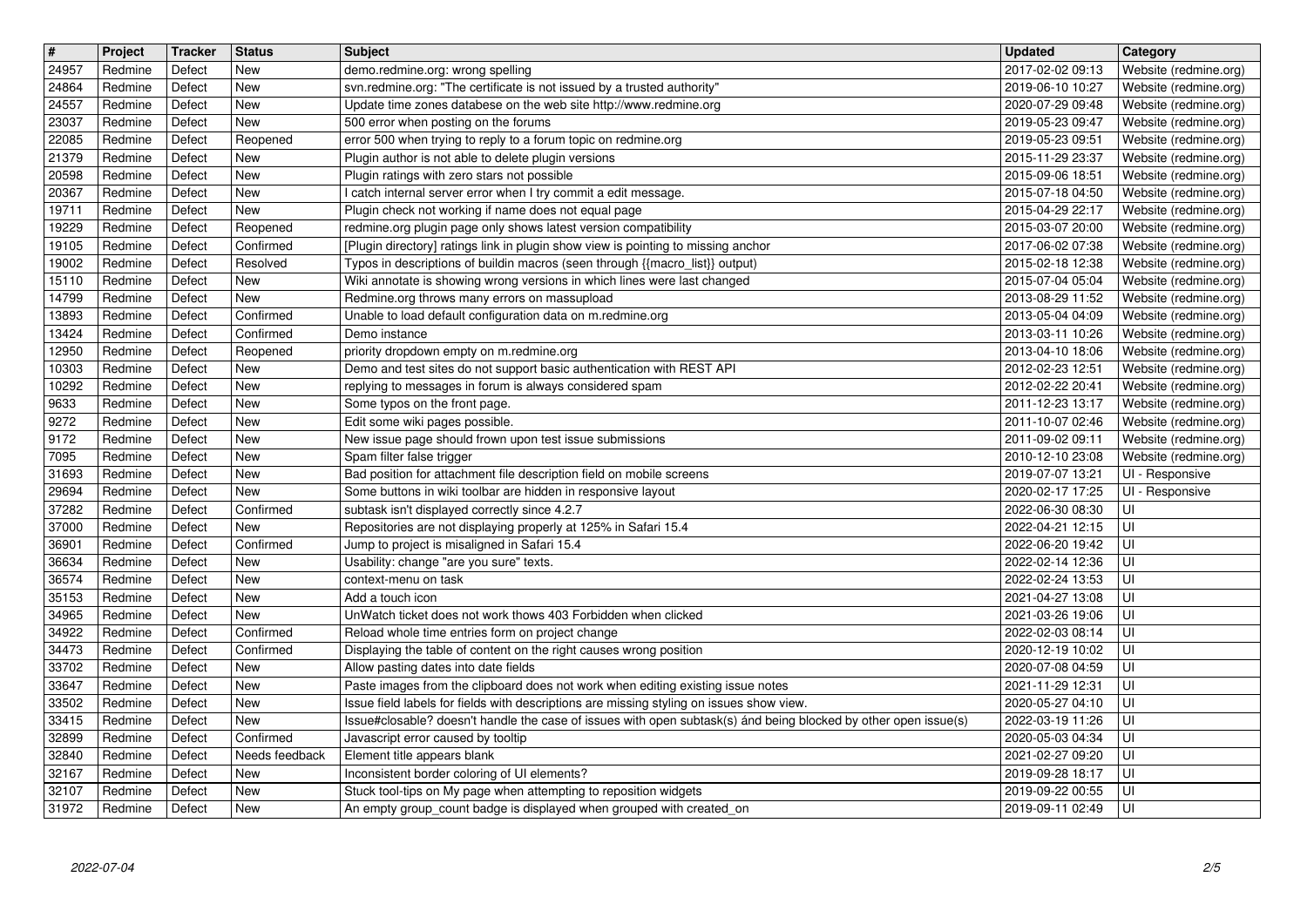| $\overline{\mathbf{H}}$ | Project            | Tracker          | <b>Status</b><br><b>New</b> | Subject<br>Renaming some of the containers to HTML5 specific tags instead of just DIVs                                                                     | <b>Updated</b>                       | <b>Category</b>         |
|-------------------------|--------------------|------------------|-----------------------------|------------------------------------------------------------------------------------------------------------------------------------------------------------|--------------------------------------|-------------------------|
| 30232<br>29695          | Redmine<br>Redmine | Defect<br>Defect | <b>New</b>                  | Duplicated assignee option when selecting a category with default assignee                                                                                 | 2018-12-16 10:53<br>2018-09-30 11:39 | UI<br>UI                |
| 28447<br>28404          | Redmine<br>Redmine | Defect<br>Defect | New<br><b>New</b>           | fields_for produces a broken <label for=""> value<br/>"Cancel" does not cancel a ticket update</label>                                                     | 2018-03-28 05:08<br>2018-03-22 12:49 | UI<br>l UI              |
| 28356                   | Redmine            | Defect           | <b>New</b>                  | Jump to a project not showing whole project name                                                                                                           | 2018-03-18 12:11                     | UI                      |
| 27038<br>23651          | Redmine<br>Redmine | Defect<br>Defect | <b>New</b><br><b>New</b>    | Lost Password link on login page is not accessible on iOS VoiceOver<br>Closed projects are listed in main quick jump box                                   | 2017-10-19 08:21<br>2016-09-06 12:46 | UI<br>UI                |
| 23414                   | Redmine            | Defect           | Needs feedback              | Datepickers don't show in Firefox                                                                                                                          | 2016-09-22 15:29                     | UI                      |
| 23224<br>22171          | Redmine<br>Redmine | Defect<br>Defect | New<br><b>New</b>           | Datepicker doesn't obey the user's settings format<br>Wide tables intersect with the right panel                                                           | 2021-05-19 22:24                     | UI<br>UI                |
| 20871                   | Redmine            | Defect           | New                         | CHROME, Using Scroll Wheel for Multi-select List Custom Fields is not User-Friendly                                                                        | 2016-04-03 17:02<br>2015-09-28 22:41 | UI                      |
| 20646<br>20597          | Redmine<br>Redmine | Defect<br>Defect | <b>New</b><br><b>New</b>    | Maximum attachment size displayed/labeled incorrectly<br>Ajax indicator is displayed below modal boxes                                                     | 2015-09-14 18:54<br>2015-08-26 06:15 | UI<br>UI                |
| 19628                   | Redmine            | Defect           | Needs feedback              | Padding in Issue textarea                                                                                                                                  | 2015-05-15 06:24                     | UI                      |
| 18355<br>17590          | Redmine<br>Redmine | Defect<br>Defect | New<br><b>New</b>           | Missing CSS class 'tabular'<br>UI issue in Redmine Roadmap page                                                                                            | 2020-04-06 19:34<br>2014-08-01 05:22 | UI<br>UI                |
| 13773                   | Redmine            | Defect           | New                         | remove "main-menu" div when the project menu is empty                                                                                                      | 2021-07-02 03:56                     | UI                      |
| 13522<br>11010          | Redmine<br>Redmine | Defect<br>Defect | <b>New</b><br>Reopened      | Private field is shown as required<br>Redmine 2.0 does not support Microsoft Quotes                                                                        | 2013-05-01 15:15<br>2012-05-24 20:05 | UI<br>UI                |
| 10921                   | Redmine            | Defect           | <b>New</b>                  | Textbox not proper and Redmine icon not displaying for Title                                                                                               | 2012-05-22 11:42                     | UI                      |
| 10700<br>10483          | Redmine<br>Redmine | Defect<br>Defect | <b>New</b><br><b>New</b>    | Usability - Change Password<br>After creating a new relation on a issue the relation is not displayed, in some cases                                       | 2012-04-23 22:07<br>2012-03-26 09:43 | UI<br>UI                |
| 10310                   | Redmine            | Defect           | <b>New</b>                  | Member search should distinguish people in case of duplicate names                                                                                         | 2012-02-23 23:31                     | UI                      |
| 9588<br>9587            | Redmine<br>Redmine | Defect<br>Defect | New<br><b>New</b>           | Text fields used for data entry should trim whitespace.<br>The 'Affected Version' popup menu should be reversed.                                           | 2021-02-01 05:27<br>2011-11-16 19:25 | UI<br>UI                |
| 9170                    | Redmine            | Defect           | New                         | Issue List alignment                                                                                                                                       | 2011-09-01 22:49                     | UI                      |
| 8870                    | Redmine            | Defect           | <b>New</b>                  | Table in wiki is too long                                                                                                                                  | 2011-07-21 14:02                     | UI                      |
| 8812<br>8056            | Redmine<br>Redmine | Defect<br>Defect | <b>New</b><br><b>New</b>    | Ticket list: Editing saved filter - Condition hidden<br>Some fields should be shown LTR even in RTL locales                                                | 2012-03-06 11:12<br>2011-04-07 09:43 | UI<br>UI                |
| 7973                    | Redmine            | Defect           | <b>New</b>                  | UI issue: edit options invisible and users simply do not see the "Sign in" link                                                                            | 2011-03-25 19:45                     | UI                      |
| 7645<br>7496            | Redmine<br>Redmine | Defect<br>Defect | <b>New</b><br><b>New</b>    | Issue summary should filter Assignee & Author lists<br>"Custom queries" should use natural ordering                                                        | 2011-02-18 08:48<br>2019-07-18 17:02 | UI<br>UI                |
| 6301                    | Redmine            | Defect           | New                         | Unintuitive display of groups in project settings                                                                                                          | 2010-09-05 23:37                     | UI                      |
| 6179<br>5908            | Redmine<br>Redmine | Defect<br>Defect | <b>New</b><br>Confirmed     | Required fields aren't denoted on the batch-edit forms<br>Odd rendering of right click menu in Firefox                                                     | 2010-08-19 23:08<br>2013-01-15 10:28 | UI<br>UI                |
| 5871                    | Redmine            | Defect           | Confirmed                   | Hard coded English strings in Wiki                                                                                                                         | 2013-01-15 09:17                     | UI                      |
| 5749<br>5513            | Redmine<br>Redmine | Defect<br>Defect | New<br>New                  | ETag on activity page ignores module, theme, project name changes<br>The length of Name filed in add new category does not match max length                | 2010-08-09 21:06<br>2016-02-07 08:38 | UI<br>UI                |
| 5327                    | Redmine            | Defect           | Reopened                    | Auth source LDAP parameters being filled incorrectly                                                                                                       | 2011-07-07 13:52                     | $\overline{\mathsf{U}}$ |
| 5016<br>4956            | Redmine<br>Redmine | Defect<br>Defect | New<br>New                  | link to if authorized does not display an authorized linke if passing a named url<br>Proejct Settings submenu disappearing when viewing another controller | 2011-03-16 20:14<br>2010-03-04 06:33 | l UI<br>l UI-           |
| 4953                    | Redmine            | Defect           | Confirmed                   | "In the past N days" filter displays N+1 days                                                                                                              | 2016-12-23 10:26                     | l UI-                   |
| 4073                    | Redmine            | Defect           | Confirmed                   | Editing/deleting cross-projects custom query mistakenly redirects to "All issues" page                                                                     | 2013-05-11 04:02                     | U                       |
|                         |                    |                  |                             |                                                                                                                                                            |                                      |                         |
|                         |                    |                  |                             |                                                                                                                                                            |                                      |                         |
|                         |                    |                  |                             |                                                                                                                                                            |                                      |                         |
|                         |                    |                  |                             |                                                                                                                                                            |                                      |                         |
|                         |                    |                  |                             |                                                                                                                                                            |                                      |                         |
|                         |                    |                  |                             |                                                                                                                                                            |                                      |                         |
|                         |                    |                  |                             |                                                                                                                                                            |                                      |                         |
|                         |                    |                  |                             |                                                                                                                                                            |                                      |                         |
|                         |                    |                  |                             |                                                                                                                                                            |                                      |                         |
|                         |                    |                  |                             |                                                                                                                                                            |                                      |                         |
|                         |                    |                  |                             |                                                                                                                                                            |                                      |                         |
|                         |                    |                  |                             |                                                                                                                                                            |                                      |                         |
|                         |                    |                  |                             |                                                                                                                                                            |                                      |                         |
|                         |                    |                  |                             |                                                                                                                                                            |                                      |                         |
|                         |                    |                  |                             |                                                                                                                                                            |                                      |                         |
|                         |                    |                  |                             |                                                                                                                                                            |                                      |                         |
|                         |                    |                  |                             |                                                                                                                                                            |                                      |                         |
|                         |                    |                  |                             |                                                                                                                                                            |                                      |                         |
|                         |                    |                  |                             |                                                                                                                                                            |                                      |                         |
|                         |                    |                  |                             |                                                                                                                                                            |                                      |                         |
|                         |                    |                  |                             |                                                                                                                                                            |                                      |                         |
|                         |                    |                  |                             |                                                                                                                                                            |                                      |                         |
|                         |                    |                  |                             |                                                                                                                                                            |                                      |                         |
|                         |                    |                  |                             |                                                                                                                                                            |                                      |                         |
|                         |                    |                  |                             |                                                                                                                                                            |                                      |                         |
|                         |                    |                  |                             |                                                                                                                                                            |                                      |                         |
|                         |                    |                  |                             |                                                                                                                                                            |                                      |                         |
|                         |                    |                  |                             |                                                                                                                                                            |                                      |                         |
|                         |                    |                  |                             |                                                                                                                                                            |                                      |                         |
|                         |                    |                  |                             |                                                                                                                                                            |                                      |                         |
|                         |                    |                  |                             |                                                                                                                                                            |                                      |                         |
|                         |                    |                  |                             |                                                                                                                                                            |                                      |                         |
|                         |                    |                  |                             |                                                                                                                                                            |                                      |                         |
|                         |                    |                  |                             |                                                                                                                                                            |                                      |                         |
|                         |                    |                  |                             |                                                                                                                                                            |                                      |                         |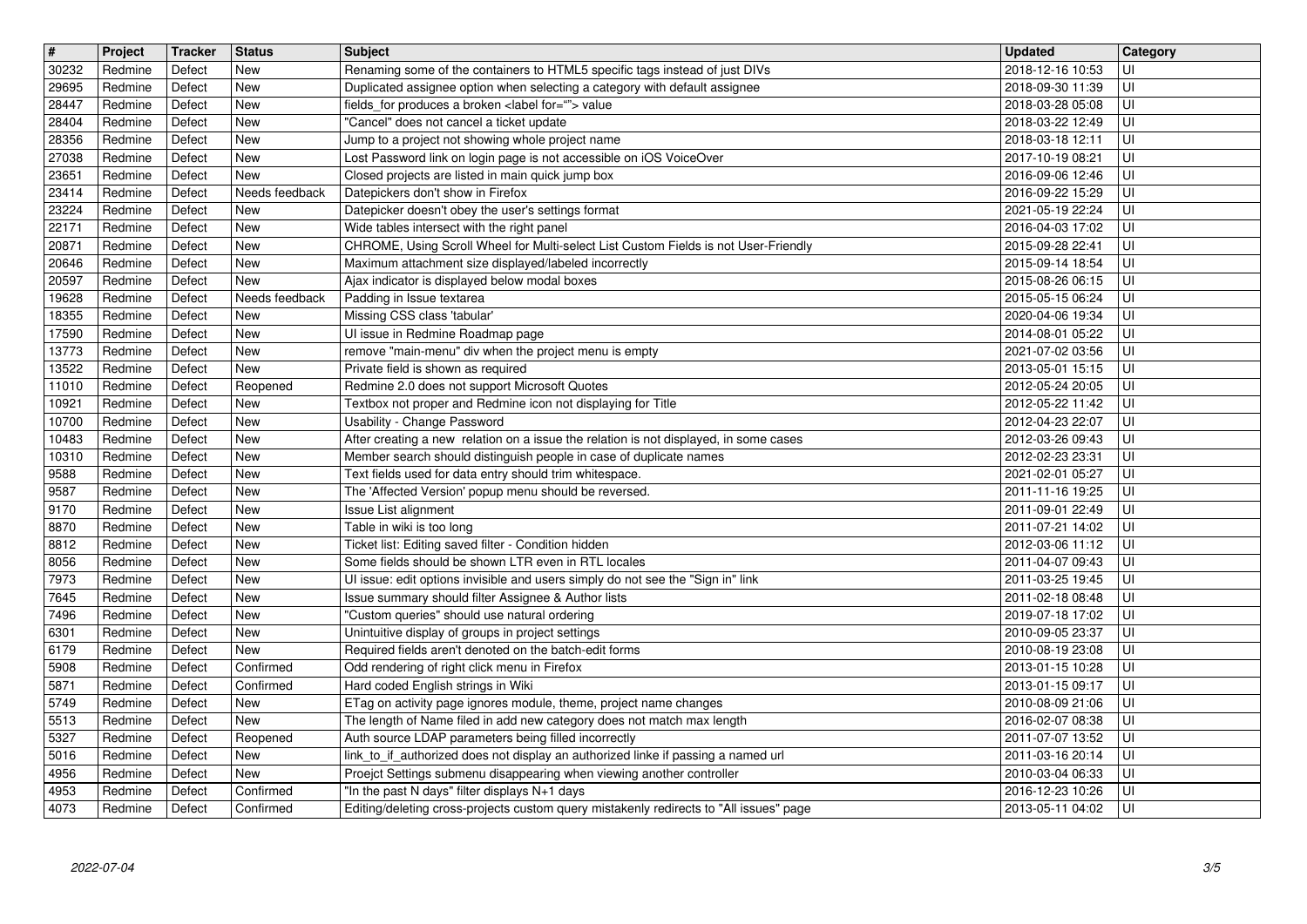| $\overline{\mathbf{r}}$ | Project            | Tracker          | <b>Status</b>           | <b>Subject</b>                                                                                                                                                                            | <b>Updated</b>                       | Category                       |
|-------------------------|--------------------|------------------|-------------------------|-------------------------------------------------------------------------------------------------------------------------------------------------------------------------------------------|--------------------------------------|--------------------------------|
| 4043                    | Redmine            | Defect           | New                     | username/password fields get autocompleted                                                                                                                                                | 2015-12-13 13:39                     | UI                             |
| 2669<br>668             | Redmine<br>Redmine | Defect<br>Defect | New<br>New              | Square brackets in SVN comments (and probably elsewhere)<br>Date input fields don't respect date format settings                                                                          | 2012-05-03 08:08<br>2019-12-05 11:43 | UI<br>UI                       |
| 34149                   | Redmine            | Defect           | New                     | Russian names for months in wrong declension                                                                                                                                              | 2020-10-21 18:55                     | Translations                   |
| 33420                   | Redmine            | Defect           | Needs feedback          | Parent wrongly translated to "subproject of"                                                                                                                                              | 2020-07-27 11:40                     | Translations                   |
| 32515                   | Redmine            | Defect           | New                     | locales: the "task" should be named as "issue"                                                                                                                                            | 2019-11-26 07:14                     | Translations                   |
| 26090<br>25130          | Redmine<br>Redmine | Defect<br>Defect | New<br>New              | Dutch (NL) translation: some small issues found during review of r16029 for #24407<br>support of agglutinative languages like Hungarian/Magyar                                            | 2017-07-13 06:11<br>2019-10-21 13:57 | Translations<br>Translations   |
| 13553                   | Redmine            | Defect           | New                     | Set plural label for spent time when less than one hour                                                                                                                                   | 2015-03-30 16:35                     | Translations                   |
| 13012                   | Redmine            | Defect           | New                     | DE and FR: translation wrong for label_user_mail_option_only_my_events                                                                                                                    | 2013-01-29 08:39                     | Translations                   |
| 9758                    | Redmine            | Defect           | New                     | French punctuation translation                                                                                                                                                            | 2011-12-08 21:37                     | Translations                   |
| 7668                    | Redmine            | Defect           | New                     | LDAP authentication & translation missing                                                                                                                                                 | 2011-03-23 08:55                     | Translations                   |
| 36181<br>35927          | Redmine<br>Redmine | Defect<br>Defect | New<br>Confirmed        | Time tracking enumeration Activities are duplicated and counted separately in reports<br>Slow loading of /time_entries/new                                                                | 2021-11-10 22:24<br>2021-10-03 07:41 | Time tracking<br>Time tracking |
| 35916                   | Redmine            | Defect           | New                     | Time-Entries CSV export is broken                                                                                                                                                         | 2021-10-18 09:40                     | Time tracking                  |
| 35726                   | Redmine            | Defect           | Confirmed               | Time Formatting does not apply to CSV exports                                                                                                                                             | 2022-01-19 22:45                     | Time tracking                  |
| 34476                   | Redmine            | Defect           | New                     | Link_to_Timelog_query                                                                                                                                                                     | 2022-01-05 03:52                     | Time tracking                  |
| 33912<br>33257          | Redmine<br>Redmine | Defect<br>Defect | Confirmed<br><b>New</b> | Sorting of multiple columns including Date column does not work<br>Bulk edit for time entries does not support User filed                                                                 | 2020-11-17 16:04<br>2020-04-06 08:23 | Time tracking<br>Time tracking |
| 31986                   | Redmine            | Defect           | New                     | Error selecting issues between dates after upgrading redmine 2.3.2 to 4.0.x                                                                                                               | 2019-09-12 19:25                     | Time tracking                  |
| 31637                   | Redmine            | Defect           | Confirmed               | CSV and PDF export don't respect Time span format                                                                                                                                         | 2021-03-14 14:24                     | Time tracking                  |
| 29622                   | Redmine            | Defect           | New                     | Adding a 'Custom Field' to 'Activities (time tracking)' prevents time entry on project change                                                                                             | 2021-12-07 09:16                     | Time tracking                  |
| 29312<br>29069          | Redmine<br>Redmine | Defect<br>Defect | New<br>Needs feedback   | Spent time report does not show all logged time entries with parent task in different projects<br>API reports wrong date for time spent if issue start date is greater than spent_on date | 2020-03-24 14:48<br>2018-07-03 09:12 | Time tracking                  |
| 28129                   | Redmine            | Defect           | New                     | Last month period includes dates from current month                                                                                                                                       | 2019-07-11 18:23                     | Time tracking<br>Time tracking |
| 25748                   | Redmine            | Defect           | Confirmed               | Spent time details CSV export: issues' id, tracker & subject columns merged into one issue column                                                                                         | 2020-03-03 00:05                     | Time tracking                  |
| 25106                   | Redmine            | Defect           | Confirmed               | "Spent time" in all issues, show as 0 with no permission                                                                                                                                  | 2017-03-16 13:17                     | Time tracking                  |
| 23983                   | Redmine            | Defect           | Needs feedback          | Estimated time and logged time always round down to full hours                                                                                                                            | 2016-10-04 12:05                     | Time tracking                  |
| 23189<br>19861          | Redmine<br>Redmine | Defect<br>Defect | New<br>New              | Spent time by filter, offset by one day<br>Activities "save" and "reset"of project setting have no effect if required "activities" custom filed exist                                     | 2021-04-06 23:03<br>2015-12-06 11:44 | Time tracking<br>Time tracking |
| 17569                   | Redmine            | Defect           | New                     | Time spent in minutes ~ Rounding Error                                                                                                                                                    | 2015-03-31 19:42                     | Time tracking                  |
| 16963                   | Redmine            | Defect           | New                     | Multi select custom field is broken in the report                                                                                                                                         | 2014-06-19 07:34                     | Time tracking                  |
| 16482                   | Redmine            | Defect           | New                     | Wrong search query for timelog, when timezone not UTC                                                                                                                                     | 2022-03-25 21:23                     | Time tracking                  |
| 14157                   | Redmine            | Defect           | New                     | Timelog Report. No message about the 100 column limits.                                                                                                                                   | 2017-03-28 17:15                     | Time tracking                  |
| 13547<br>13228          | Redmine<br>Redmine | Defect<br>Defect | Confirmed<br><b>New</b> | Start calendars on not work<br>Irritating IDs when failed to update time entries                                                                                                          | 2016-06-13 17:19<br>2013-02-20 23:31 | Time tracking<br>Time tracking |
| 12663                   | Redmine            | Defect           | New                     | Deleting an re-adding a repository duplicates all spent time from commit messages.                                                                                                        | 2013-01-25 15:48                     | Time tracking                  |
| 12287                   | Redmine            | Defect           | Confirmed               | Time entries of private issues are visible by users without permission to see them                                                                                                        | 2017-02-19 19:07                     | Time tracking                  |
| 10627                   | Redmine            | Defect           | New                     | Calling API to time_entries.xml returns 404                                                                                                                                               | 2012-07-07 11:50 Time tracking       |                                |
| 9090<br>8620            | Redmine<br>Redmine | Defect<br>Defect | New<br>New              | lssue view does not show spent time if hours are zero<br>The time tacking can't calculate the parent timing in Roadmap page                                                               | 2017-06-07 00:18<br>2011-06-15 19:17 | Time tracking<br>Time tracking |
| 24723                   | Redmine            | Defect           | Confirmed               | [regression?] r10132's changes were reverted with r15569                                                                                                                                  | 2017-01-10 15:41                     | Third-party libraries          |
| 29625                   | Redmine            | Defect           | New                     | application.css imported by themes not covered by cache control versioning                                                                                                                | 2021-11-05 21:48                     | Themes                         |
|                         |                    |                  |                         |                                                                                                                                                                                           |                                      |                                |
|                         |                    |                  |                         |                                                                                                                                                                                           |                                      |                                |
|                         |                    |                  |                         |                                                                                                                                                                                           |                                      |                                |
|                         |                    |                  |                         |                                                                                                                                                                                           |                                      |                                |
|                         |                    |                  |                         |                                                                                                                                                                                           |                                      |                                |
|                         |                    |                  |                         |                                                                                                                                                                                           |                                      |                                |
|                         |                    |                  |                         |                                                                                                                                                                                           |                                      |                                |
|                         |                    |                  |                         |                                                                                                                                                                                           |                                      |                                |
|                         |                    |                  |                         |                                                                                                                                                                                           |                                      |                                |
|                         |                    |                  |                         |                                                                                                                                                                                           |                                      |                                |
|                         |                    |                  |                         |                                                                                                                                                                                           |                                      |                                |
|                         |                    |                  |                         |                                                                                                                                                                                           |                                      |                                |
|                         |                    |                  |                         |                                                                                                                                                                                           |                                      |                                |